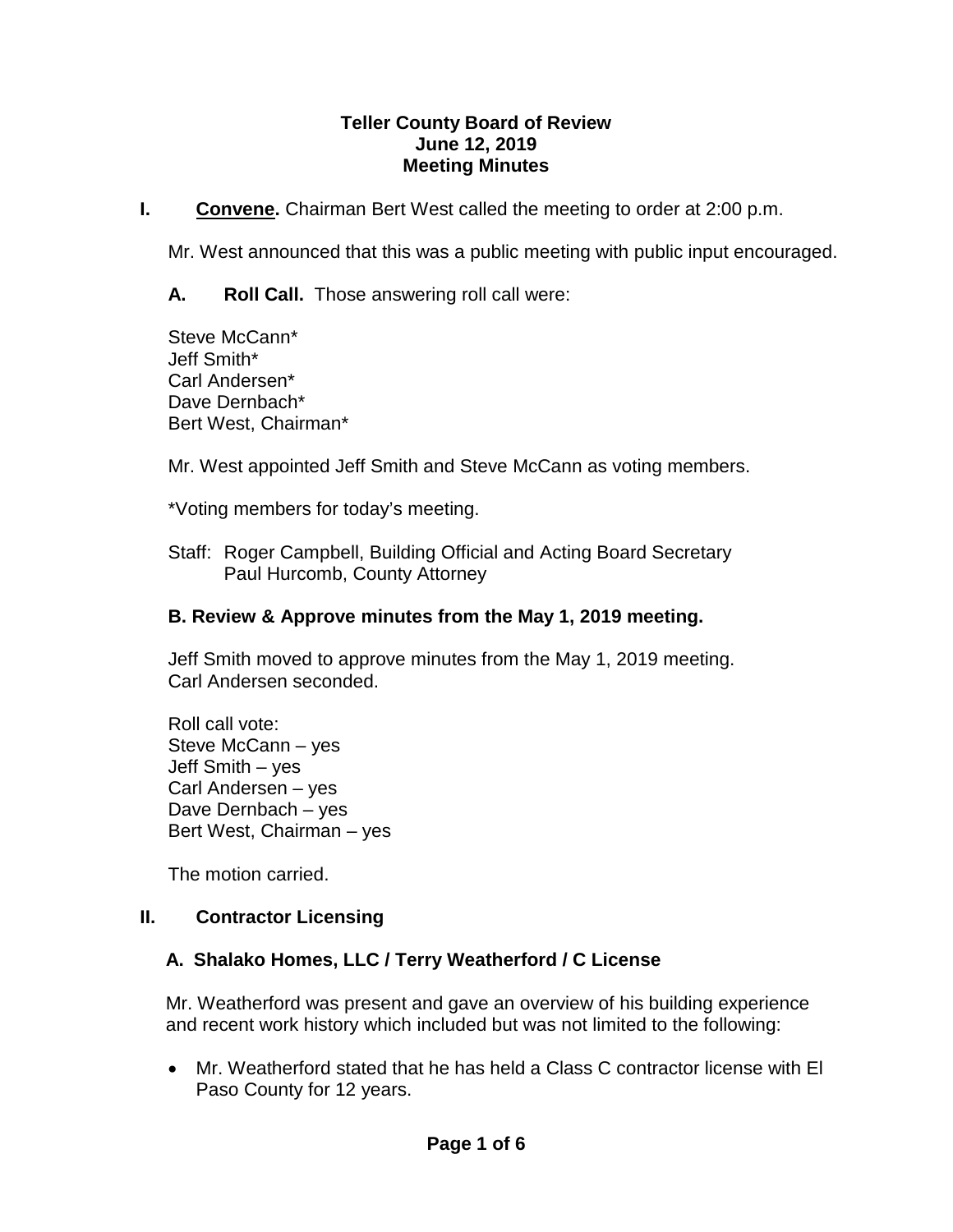- Mr. Weatherford stated that he has built 10 ground up, custom homes
- Mr. Weatherford stated that he intends to build a deck in Florissant.

Bert West opened this matter up for public comment. No public comment. Close public comment.

There was further discussion between the applicant and the Board. The Board reviewed the submitted packet and asked Mr. Weatherford clarifying questions.

Dave Dernbach moved to grant Shalako Homes, LLC with Terry Weatherford as examinee, a Class C license.

Steve McCann seconded.

Roll call vote: Steve McCann – yes Jeff Smith – yes Carl Andersen – yes Dave Dernbach – yes Bert West, Chairman – yes

The motion carried.

### **B. ReThink Enterprise, LLC / Charles Rogers / C License**

Mr. Rogers was present and gave an overview of his building experience and recent work history which included but was not limited to the following:

- Mr. Rogers stated that he had built a 650 sq. ft. addition in El Paso County.
- Mr. Rogers stated that he had framed a Marriot Hotel and was named a preferred contractor for the Marriot Corporation.
- Mr. Rogers stated that wanted to build spec homes in Teller County.

There was further discussion between the applicant and the Board. The Board reviewed the submitted packet and asked Mr. Rogers clarifying questions.

Bert West opened this matter up for public comment. No public comment. Close public comment.

Dave Dernbach moved to grant ReThink Enterprise, LLC with Charles Rogers as examinee, a Class C license limited to 1 project.

Jeff Smith seconded.

Roll call vote: Steve McCann – yes Jeff Smith – yes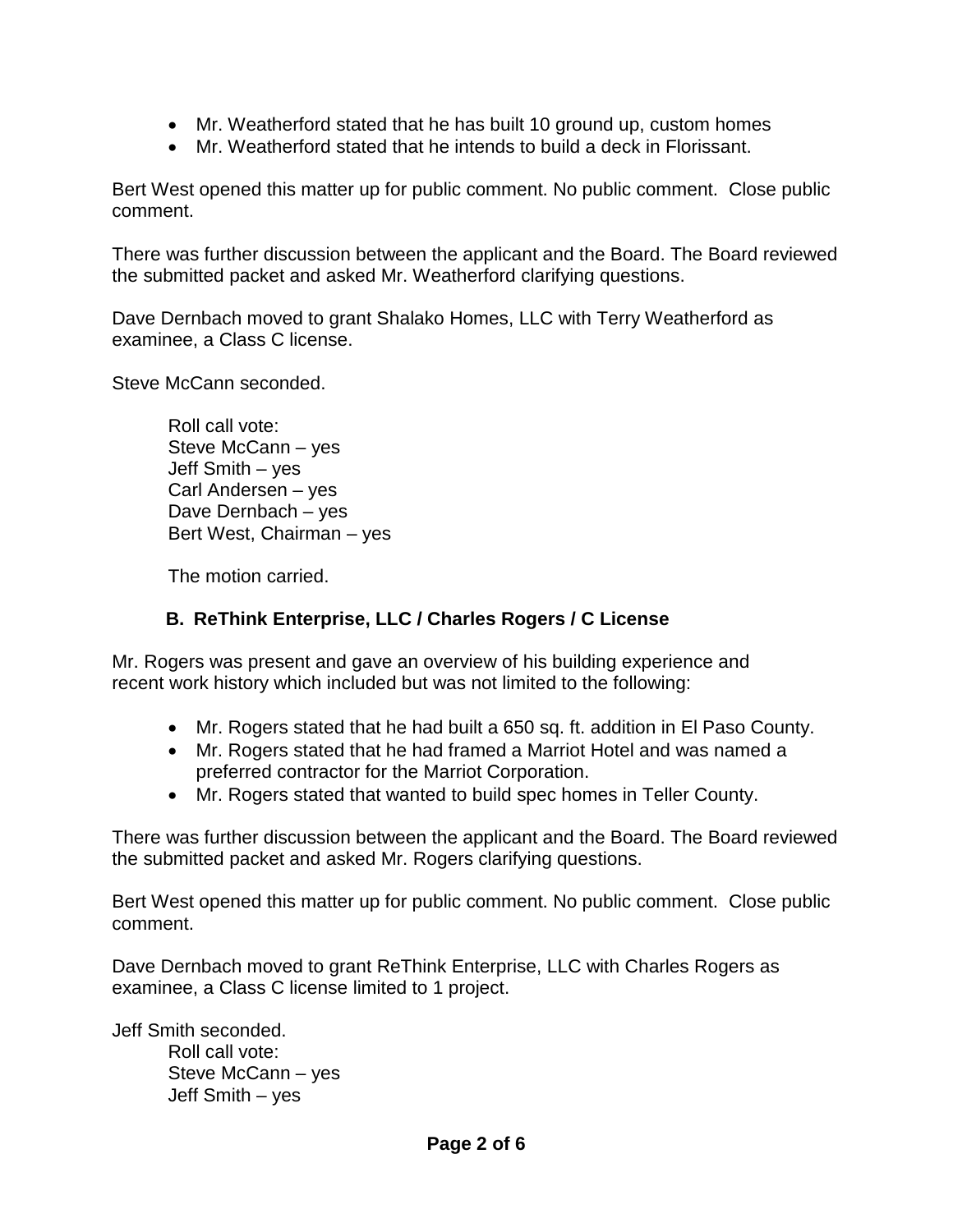Carl Andersen – yes Dave Dernbach – yes Bert West, Chairman – yes

The motion carried.

#### **C. G.E. Johnson Construction, Company, Inc. / Gerald Snyder / Class A License**

Mr. Snyder was present and gave an overview of his building experience and recent work history which included but was not limited to the following:

- Mr. Snyder stated that he built the Gunnison County Courthouse a five story hotel and a five story office building in Denver.
- Mr. Snyder stated that his company was presently working on the Pikes Peak Summit House Complex.
- Mr. Snyder stated that he wanted to be current on licensing in Teller County for possible future projects.

There was further discussion between the applicant and the Board. The Board reviewed the submitted packet and asked Mr. Snyder clarifying questions.

Bert West opened this matter up for public comment. No public comment. Close public comment.

Carl Andersen moved to grant G.E. Johnson Construction, Company, Inc., with Gerald Snyder as examinee, a Class A license.

Steve McCann seconded.

 Roll call vote: Steve McCann – yes Jeff Smith – yes Carl Andersen – yes Dave Dernbach – yes Bert West, Chairman – yes

The motion carried.

#### **D. Goodwin Knight, LLC / Brian Bahr / Class B-1 License**

Mr. Bahr was present and gave an overview of his building experience and recent work history which included but was not limited to the following:

- Mr. Bahr has been licensed in multiple counties since 2000.
- Mr. Bahr stated that he has built over 10,000 homes with Challenger Homes.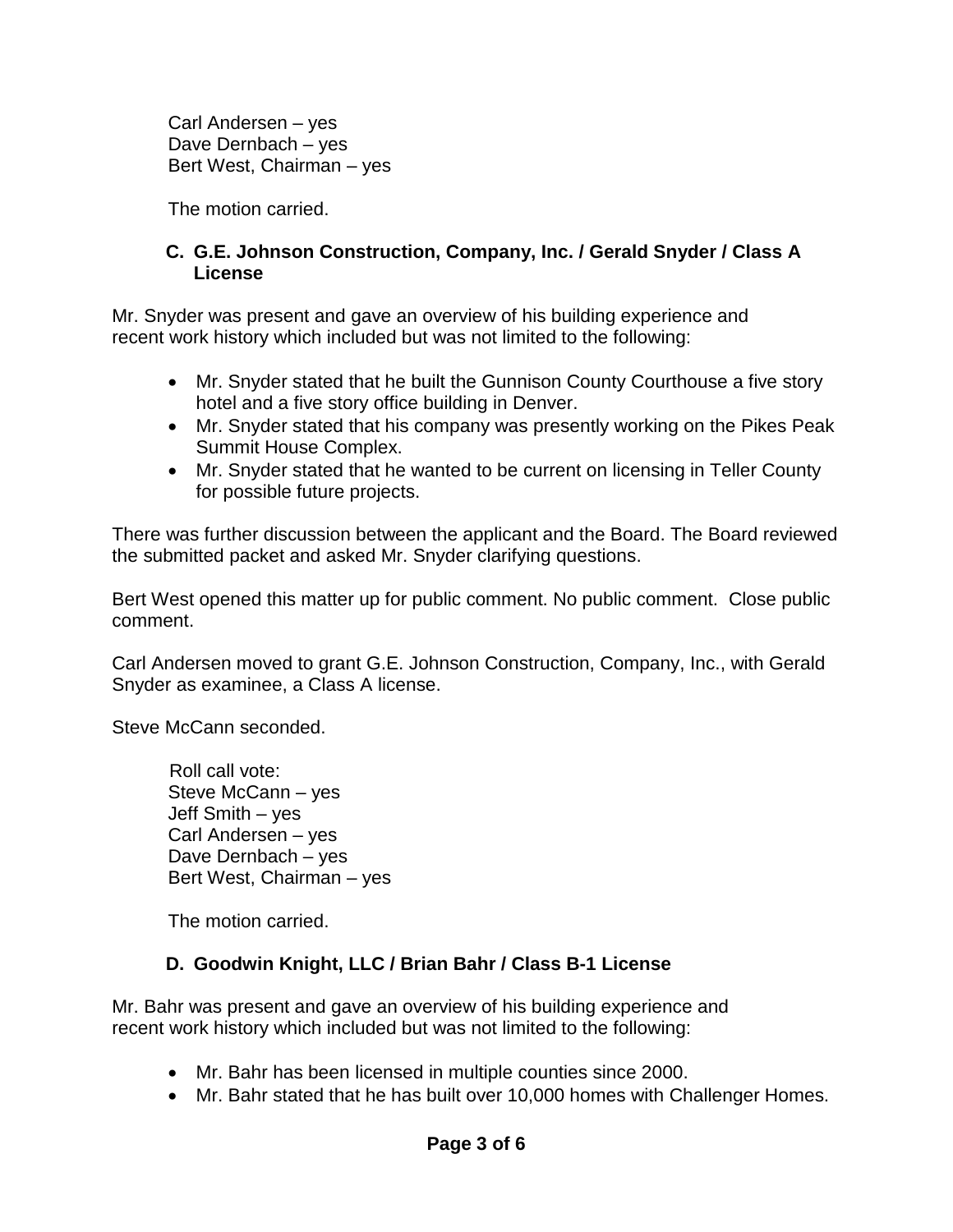- Mr. Bahr stated that he has built over 775 apartments in Castle Rock, CO as well as Nevada and Texas.
- Mr. Bahr stated his intent was to construct cabins and a pavilion for a youth camp in Teller County.

There was further discussion between the applicant and the Board. The Board reviewed the submitted packet and asked Mr. Bahr clarifying questions.

Bert West opened this matter up for public comment. No public comment. Close public comment.

It was suggested by the board that a Class B License would be more appropriate given Mr. Bahr's work history.

Mr. Bahr agreed. He amended and initialed his application

Carl Andersen moved to grant Goodwin Knight, LLC with Brian Bahr as examinee, a Class B license.

Jeff Smith seconded.

 Roll call vote: Steve McCann – yes Jeff Smith – yes Carl Andersen – yes Dave Dernbach – yes Bert West, Chairman – yes

The motion carried.

#### E. **Five Star Home Construction, LLC / Gery Diethelm / Limited Class C License to a full Class C License**

After Mr. West invited Ms. Diethelm up to speak with the board, Mr. Smith recused himself because of prior business dealings.

Ms. Diethelm was present and gave an overview of her building experience and recent work history which included but was not limited to the following:

- Ms. Diethelm provided a list of 21 completed homes for the Board's review.
- Ms. Diethelm stated that since it had been 2 years since being granted the C License limited to 1 project, she had forgotten the limitation.

There was further discussion between the applicant and the Board. The Board reviewed the submitted packet and asked Ms. Diethelm clarifying questions.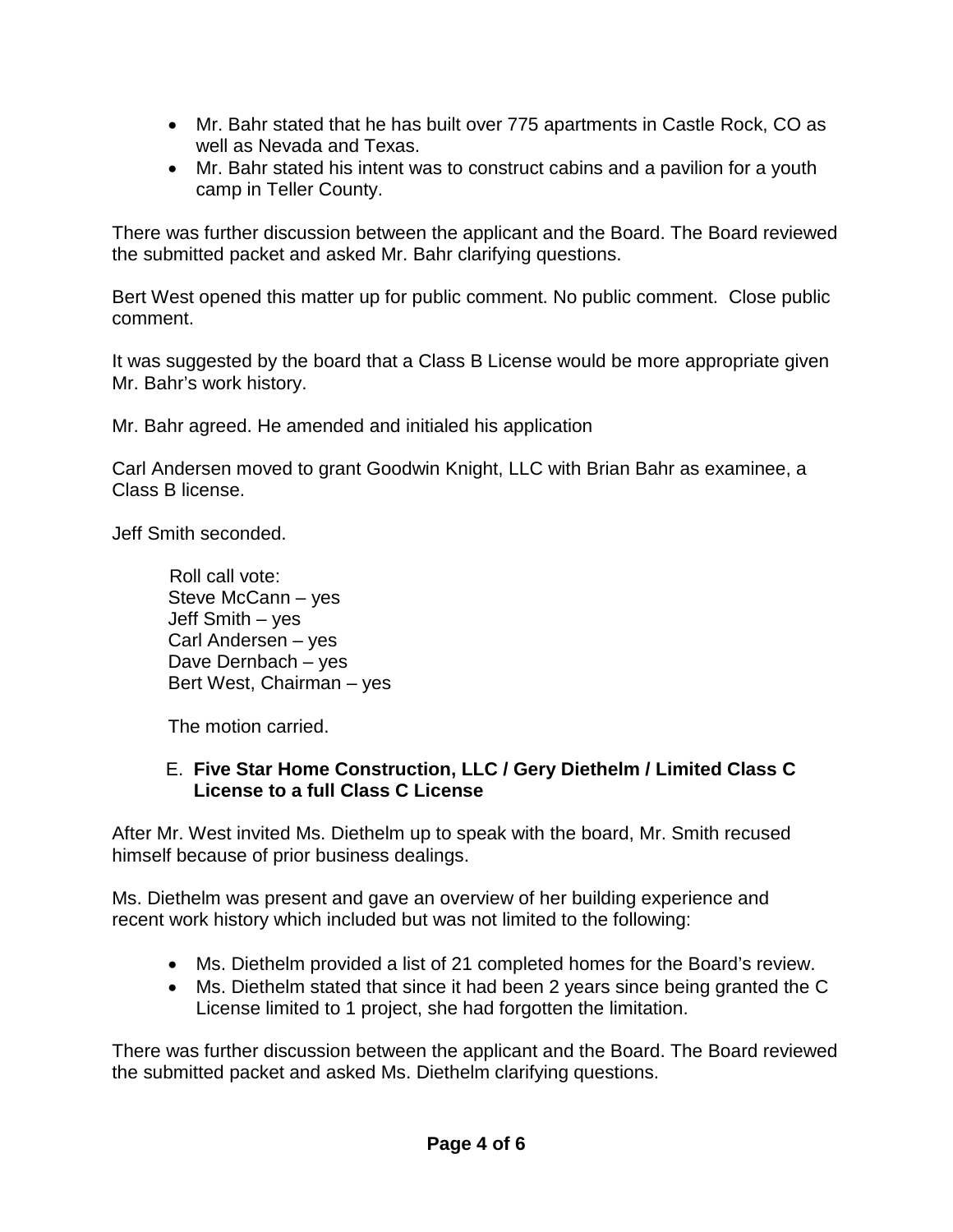Mr. Campbell explained that he has reviewed the projects Ms. Diethelm completed and all were performed satisfactorily and he recommended the Board approval the full Class C license.

Carl Andersen moved to grant Five Star Home Construction, LLC with Gery Diethelm as examinee, a change from a Class C License limited to 1 project, to a full Class C License with the condition that the Building Official verify that all required documentation was in place and current with the Teller County Building Department.

Steve McCann seconded.

 Roll call vote: Steve McCann – yes Jeff Smith – not present Carl Andersen – yes Dave Dernbach – yes Bert West, Chairman – yes

The motion carried.

Mr. West stated for the record that Jeff Smith had returned to the room and was a voting member for the remainder of the meeting.

# **F. Clarey Construction / Terry Brunette / Class A License**

Mr. Brunette was present as well as his business partner Dan Clarey and gave an overview of his building experience and recent work history which included but was not limited to the following:

- Mr. Brunette stated that he held his A1 License since 1980 in El Paso County.
- Mr. Brunette stated that most of the work he performed was ground up custom homes but he also completed a clubhouse at Glen Eagle as well as a restaurant at the golf course.
- Mr. Brunette stated that in 1999 he went to work for Regional Building Dept. and then became the Building Official for Teller County.
- Mr. Brunette introduced his business partner, Dan Clarey, also the owner of Clarey Construction.
- Mr. Clarey stated that he has been an excavation contractor and that his company is under contract and in the process of building a \$10,000,000 multiuse project in El Paso County
- Mr. Brunette stated that he hoped to be able to bid on the upcoming Harris Building Project.

There was further discussion between the applicant and the Board. The Board reviewed the submitted packet and asked Mr. Brunette clarifying questions.